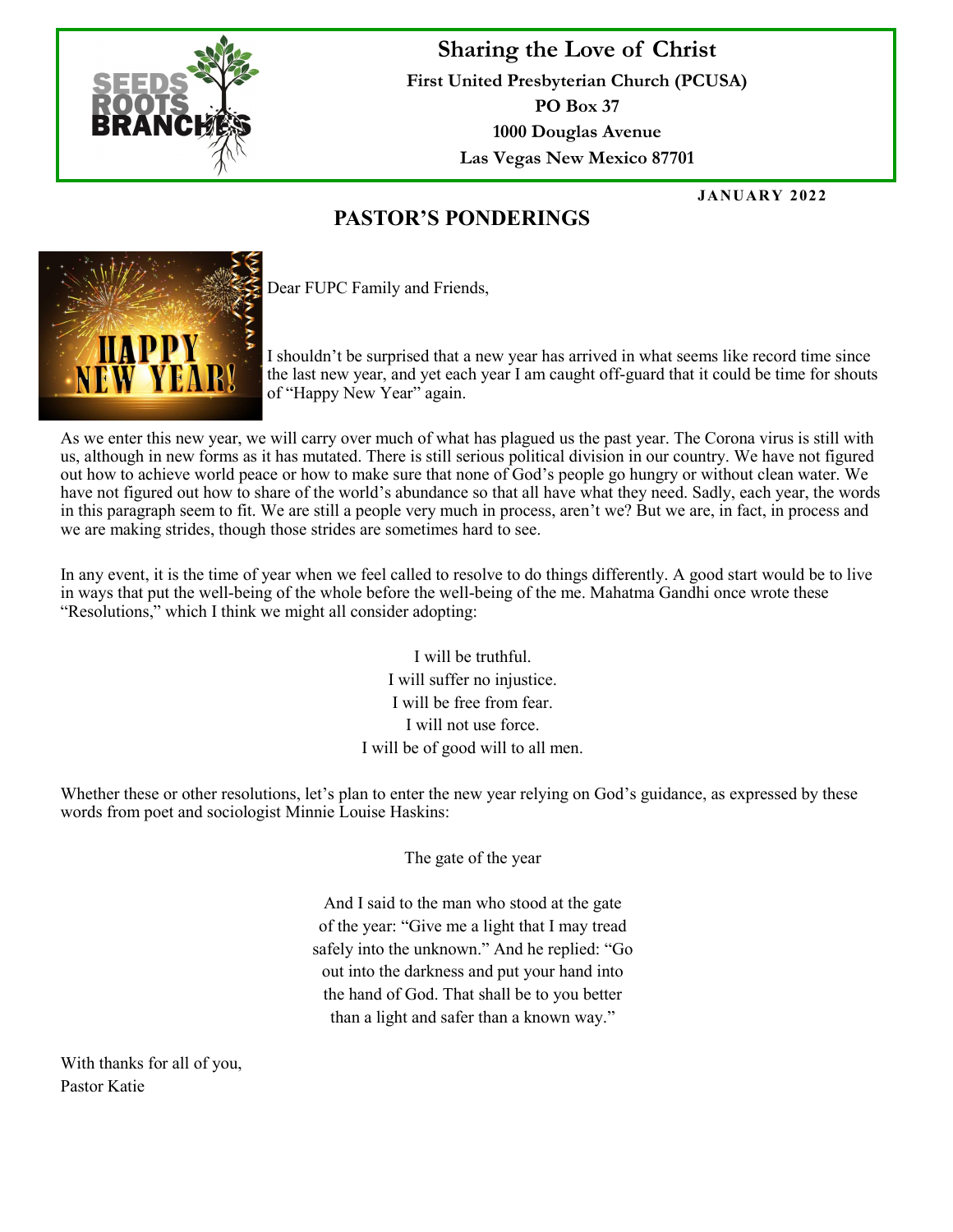## **CONNECT WITH PASTOR KATIE!**

**Coffee with Katie** – 9:00 a.m. on Tuesdays **at Travelers Café starting January 4!**

**Friend me on Facebook!** Search for "Katie Palmer" and look for a picture of me! If you send a friend request, please let me know you've done so. I've gotten many "fake" requests from people posing as folks I know.

**Plan a visit!** I'd love to visit with you one-on-one in your home or over tea. Let me know if you'd like to schedule a visit.



### **ONLINE GIVING REMINDER**

If you are using our online giving process, please check the "end date" of your automatic payments. And thanks for giving so generously this year. Contact the church office if you have any questions.



If you are not on the email distribution list for our Sunday Online Worship bulletin and would like to be, please send an email, (fupc.nm $@g$ mail.com) to the church office requesting that your name/email be added. The bulletin is emailed on Friday for the service along with a message from Pastor Katie.

## **CLERGY RENEWAL GRANT UPDATE**



2022 is here—the year of our clergy and congregational renewal! The Task Force that will be working toward this time of renewal, which starts in May, is taking a bit of a holiday break, but has put together a planning calendar and has made initial contact with our professional coaches. We have received the grant funds from the Lilly Endowment Fund; our treasurer, Denice Spicer, has included them in our financial reporting system and will ensure that close track is kept of expenditures for reporting purposes. Pastor Katie and D.R. will soon start to

reserve accommodations for their travel. There are exciting times ahead for all of us!!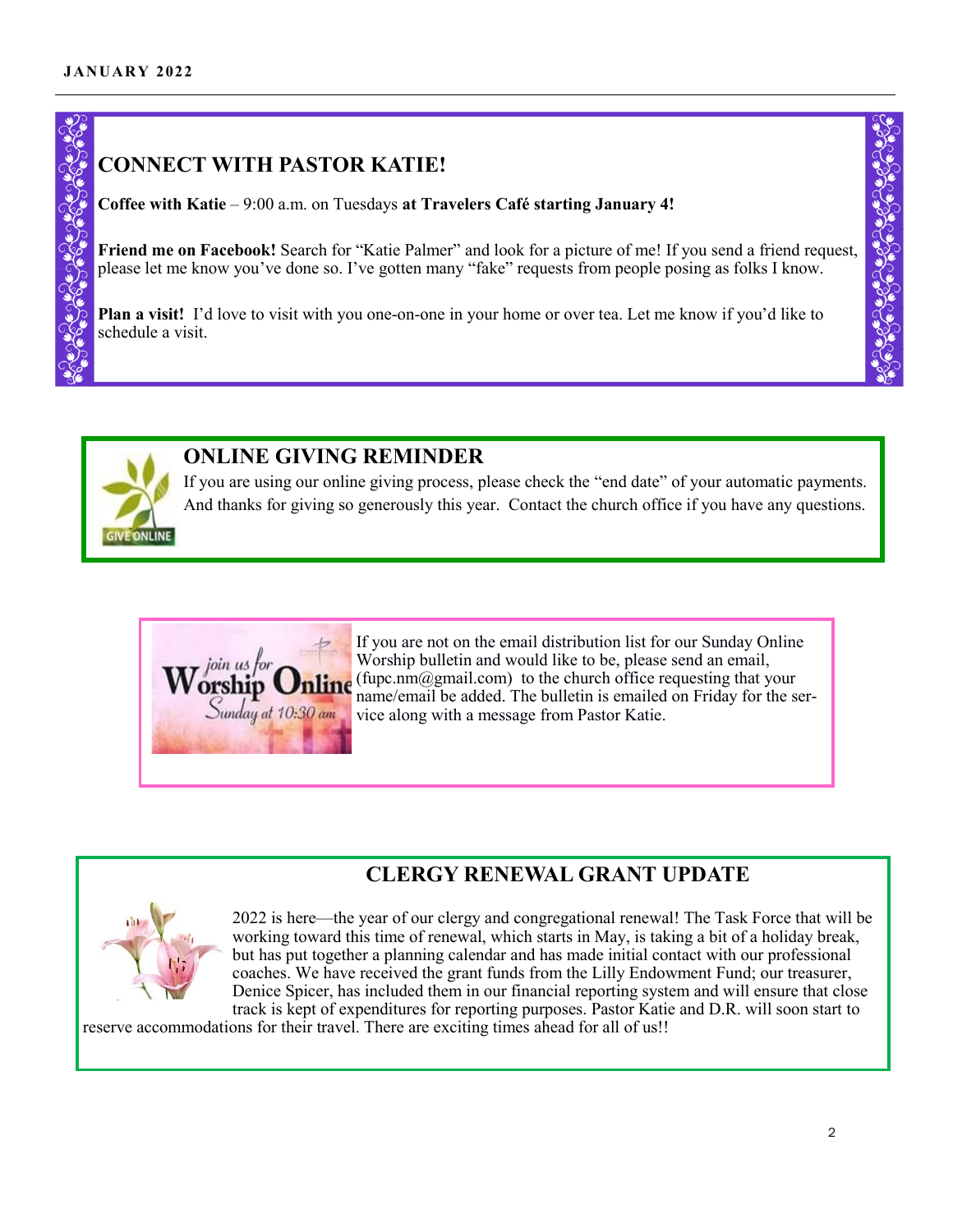

## **WORSHIP TIDBITS**

As we move from the Christmas season into the season of Epiphany, we will find ourselves in the Gospel of John, a gospel that is significantly different from the synoptic gospels of Mark, Matthew, and Luke. (The synoptic gospels are so-called in large part because of their basis in a common source document; not so the Gospel of John.) John shows us a unique look at Jesus, who in this gospel is quick to point to himself in big, metaphorical terms: I am the door; I am the true vine; I am the good shepherd; I am the bread of life; I am the light of the world; I am the resurrection and the life; I am the way, the truth and the life. Our theme for this Epiphany season, as we learn about the Jesus of John's gospel, is "Who Was This Man?" We'll be exploring that question for the next several weeks before we move into the season of Lent.

# **CORRESPONDENCE TO OUR CHURCH FAMILY**

We have recently received several pieces of correspondence for our entire church family.

From Lindsley and Lon Silagi: Just wanted to send a note to wish everyone a Merry Christmas. We

think of you often and hope all are doing well there. Nat is doing great. He now is living in Florida with his son Ethan and his daughter-in-law Jane. The wreath is in memory of my mom, Dorothy Mann. She loved placing an evergreen wreath on her front door at Christmas, so I think it a fitting way to honor her.

Warm wishes to all, Lon and Lindsley Silagi

From the volunteers at the Las Vegas Community Soup Kitchen: Thank you so much for your continued support to the LV Community Soup Kitchen. Your generosity means so much in helping us achieve our goal to continue to feed the hungry in our community. Best wishes for the New Year.

From PC(USA) Mission Coworkers Farsijana and Bernie: The letter was a long one; here's an excerpt:

"Life goes on gracefully. God's love radiates when goodness brings change in the form of creativity that motivates progress. …The ministry of PC(USA) in Indonesia has changed the way we understand life because there is a desire to work together as a way to build mutual understanding as God's people. To all those who have contributed to the beauty of God's ministry in Indonesia, we thank you…"

From Menaul School we received a newsletter, which reads in part: "Your faithful stewardship with Menaul School is lighting the way toward the future of our beloved community and brightening the path of our students today."

From Menaul Historical Library we received a 2022 calendar with photos of Menaul School graduates from 1906 – 1971! You'll find this calendar on the bulletin board near the office.



Pastor Katie (1st Wednesdays), Rod Billingsley (2<sup>nd</sup> Wednesdays), Pat Halverson (3<sup>rd</sup> and 5<sup>th</sup> Wednesdays) and Karyl Lyne (4<sup>th</sup> Wednesdays). You will continue to find devotionals on the FUPC Facebook page or by clicking on the "Devotionals" link under "Latest News" on our website at lvpresbyterian.org.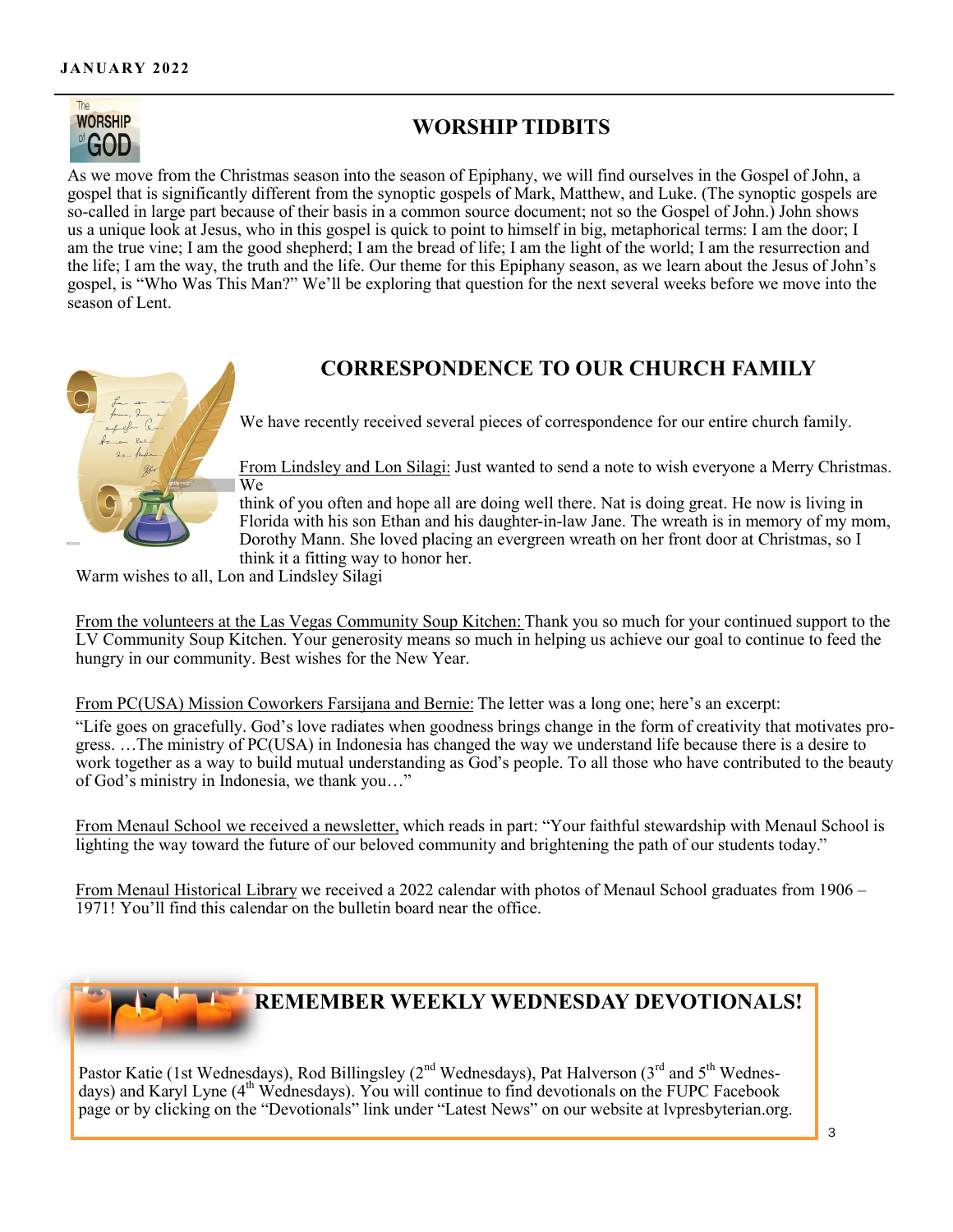#### **Clerk's Corner**



As we begin a new year, with a new budget, new chart of accounts and exciting new ideas, we have to revisit two Presbyterian budget items that often raise questions. They are 'per capita' and 'unified mission'. Tiffany Lo-Finch, our Santa Fe Presbytery Administrator/Associate Stated Clerk, has shared this explanation, which is clear and easy to understand.

*The churches of Santa Fe Presbytery are asked to send contributions to the Presbytery office for the work of the Presbytery, Synod, and General Assembly. The contributions are to be sent in two categories: 1) per capita, 2) unified mission giving.*

1. Per Capita is used to fund the organizational cost of having a connectional structure, including office expenses, committee expenditures, personnel salaries, and our share of PCUSA administrative costs. Intentionally, Per Capita is apportioned equally across the body, so each one of us contributes to "run" our organization. The total Per Capita amount the churches are to send to Santa Fe Presbytery for 2022 is \$35 per member. The \$35 is distributed as follows: \$21.02 to Presbytery, \$5 to Synod, and \$8.98 to General Assembly. These amounts are determined by each body in order to cover their operational costs.

2. Unified Mission giving provides for programmatic ministries like international and national mission projects via PC(USA), new church developments, youth activities like Presbytery youth retreats, and some assists various small congregations. Each church determines what amount they can contribute to the unified mission of the wider church. When the presbytery receives contributions to Unified Mission Giving we distribute them with 82% to Presbytery, 5% to Synod and 13% to General Assembly. This distribution was voted on by the Presbytery a few years ago.

At the beginning of each year, FUPC invites our members to pitch in the 'per capita' \$35 fee our church pays the Presbytery for each of us. By the way, 'per capita' means 'per head', so count the heads in your household, multiply by 35, and send a check with 'per capita' in the memo line or donate online. In any case, FUPC will pay our congregational per capita, but if each of us pays our own the church coffers can used in other ways. As far as 'unified mission' is concerned, FUPC gives \$1,800 per year or \$150 per month to the Presbytery. This figure was determined by FUPC years ago and has remained the same.

> –Karyl Lyne Clerk of Session

### **TREASURE**

We each have a treasure; it is not out of reach. It grows every day, not by what we get, but what we give. Generosity is not measured. Kindness is a priceless pearl. The widow's mite, as good as the rich man's plenty. May our treasure boxes in 2022 be filled with coins of kindness and acts of goodwill.

*On behalf of Deacons, by Sharon Vander Meer*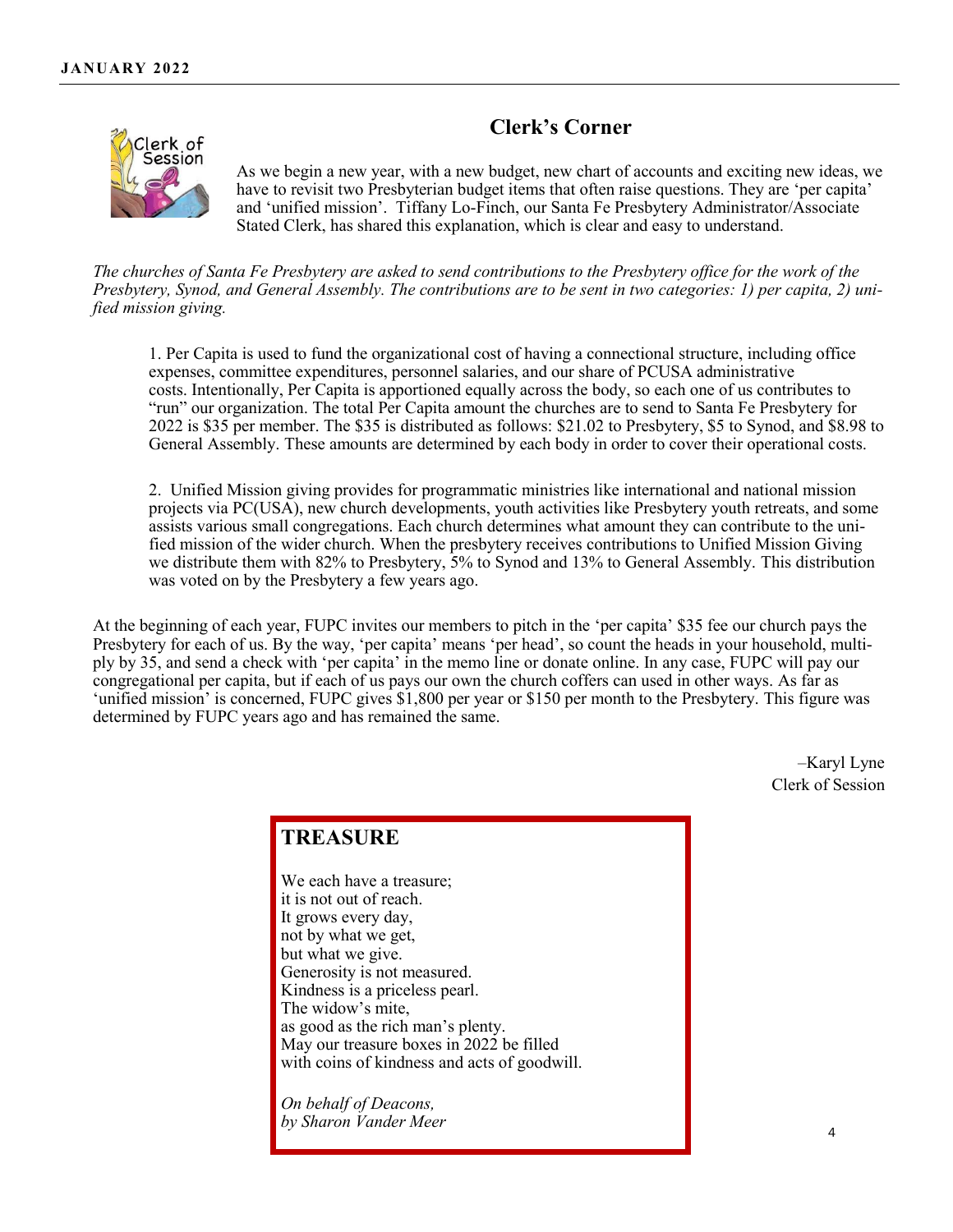

# Strength for the Journey and a Journey Requiring Faith

**Note: There will be no Sunday Class on January 2**

Starting Jan. 9, the Sunday Morning Bible-Based Class for Adults and Youth will discuss the book *Strength for the Journey: A Pilgrimage of Faith in Community* (1st edition 2002) by Diana Butler Bass.

Raised as a Methodist, Butler Bass began attending nondenominational evangelical churches as a teenager. She encountered the Episcopal church for the first time as a college student and became enamored of the liturgy. After college she found another Episcopal church in her new location, starting a long journey of faith through mainline protestant churches, as she and the churches went through great changes.



The journey began in Pasadena, CA, in a congregation too liberal for her by far, and continued through other churches for 15 years before finding the same liberal church perfectly acceptable to her. But the journey continued.

As readers have commented:

"Her church attendance has spanned the country. From Massachusetts to California and several places in between. She brings to the recounting of it, not only her description of her faith journey, but a scholar's understanding of the dynamics of the Faith."

"The author's story is ultimately uplifting, marked by the typical spiritual ebbs and flows of the mature life of faith, but her journey is affected by the petty politics and small sins of many folks around her, from an unsupportive husband who puts obstacles in his wife's faith journey to some clergy and church-goers who, um, do not exactly seem able to walk with Christ and to love what is just and kind…"

"But this is more than an autobiography; it is a reflection on the anxious and hopeful state of the Christian church in the time and place of the 21st century United States. The diversity of faithful witness is heartening. The honesty of mistakes is not only comforting and amusing but encouraging as transitions unfold from seeming tombs to radiant hope."

The discussions, led by Richard Lindeborg, will run through Feb. 27 and be held from 9 to 10 a.m. on Zoom at the same link as the weekly worship service. The book is available used online for \$5-\$10 including shipping, or Richard can order a copy delivered to you.

Readings for January and February:

| Jan. $9$ | Introduction: Resurrection & Chapter One: Coming Home (pp. 1-52) |
|----------|------------------------------------------------------------------|
| Jan. 16  | Chapter Two: Competing Authorities (pp. 53-88)                   |
| Jan. 23  | Chapter Three: The Establishment (pp. 89-120)                    |
| Jan. 30  | Chapter Four: Practicing Faith (pp. 121-151)                     |
| Feb. 6   | Chapter Five: Chapter Five: Interim (pp 153-187)                 |
| Feb. 13  | Chapter Six: The Open Door (pp. 189-222)                         |
| Feb. 20  | Chapter Seven: The Household of God (pp. 223-260)                |
| Feb. 27  | Conclusion: Pentecost (pp. 261-284)                              |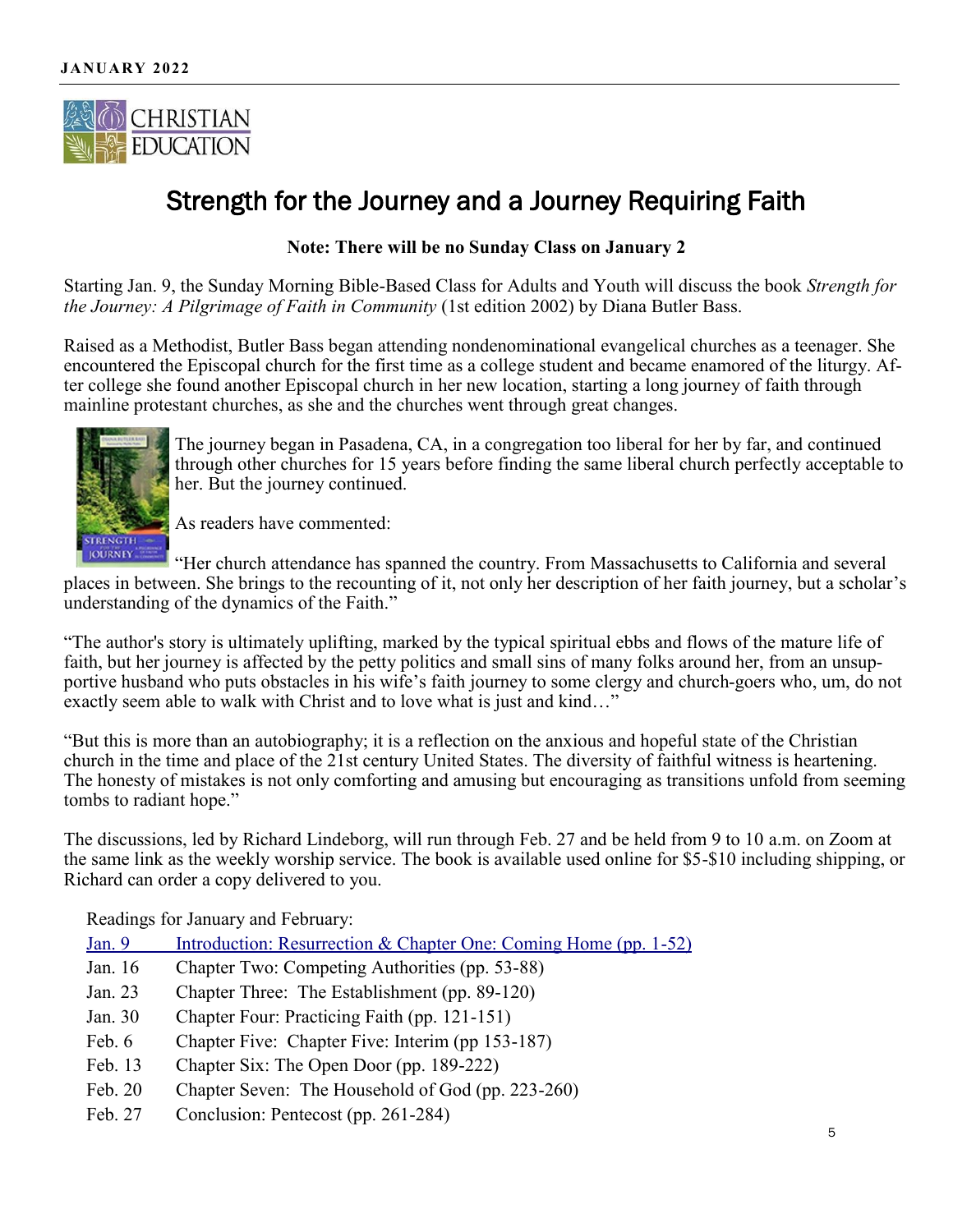

The Trustees are the officers of the corporation and are elected annually by the Session from its membership. Your current trustees are Carol Linder (president), Tom Trigg (vice-president) and Judy Long (member at large). The responsibilities and powers of the trustees are those set forth in the current Presbyterian Church USA *Book of Order* and include the development and administration of an insurance program for the church and the management of its investments, endowments, and bequests.

To that end, the trustees have recently taken the following actions with the approval of ruling elders on Session:

- Transferred two Shillinglaw accounts, a \$3,438.47 CD and \$1,040.20 of interest, from Community First Bank into our Vanguard investment accounts where they can earn more interest. Shillinglaw funds are currently designated for bell repair and maintenance.
- Approved oversight of our Vanguard Investments from Tom Trigg to Judy Long, with Carol Linder serving as a secondary account manager.
- Following the recommendations of financial advisor John Bender, adjusting our investments to keep –\$60,000 in the money market account (22% of portfolio) and investing the remaining in the \$218,190 into three funds over the next four to six months. Our portfolio will have 50% in stock fund and 50% in bonds.

Judy Long worked with Philipp Sutherland from Brotherhood Mutual to complete our annual review of our church property insurance. We removed the 4% automatic increase and went with a broadened valuation form. Under our revised plan, our church buildings are valued at \$1.5 million on main building and the Old Town Mission Community Center. We increased coverage on the bells and organ and lowered the deductible to \$2,500. Our property is covered for replacement costs. These adjustments meant that our annual premium for 2022 will be \$10,236.00 compared to \$9,557 for 2021.



## **TO JOIN ANY FUPC EVENTS VIA ZOOM**

You are welcome to worship in the sanctuary, but if you would like to continue worshiping online, here are the instructions to access Zoom:

The easiest way to join worship or other FUPC public events is simply to go to our website (lvpresbyterian.org) and click on the "Join Us on Zoom" link.

- You can also open your web browser and go to [https://us02web.zoom.us/j/5739200081.](https://us02web.zoom.us/j/5739200081) If you haven't been on Zoom before, you'll see instructions for downloading the Zoom app and allowing your camera (if you have one) and microphone to be used by Zoom, and then the meeting will open.
- If you are new to Zoom, we recommend going to the link above a few minutes before the event so that you can get the Zoom app set up ahead of time.
- If you don't have a computer but want **to join by phone, call 312-626-7699** and enter the meeting ID number (573-920-0081) when prompted. Please note this is a Chicago number, so if your phone plan does not have unlimited calls, you may incur long-distance charges.
- For Zoom committee meetings and other non-public meetings, you'll receive a link from your committee chair.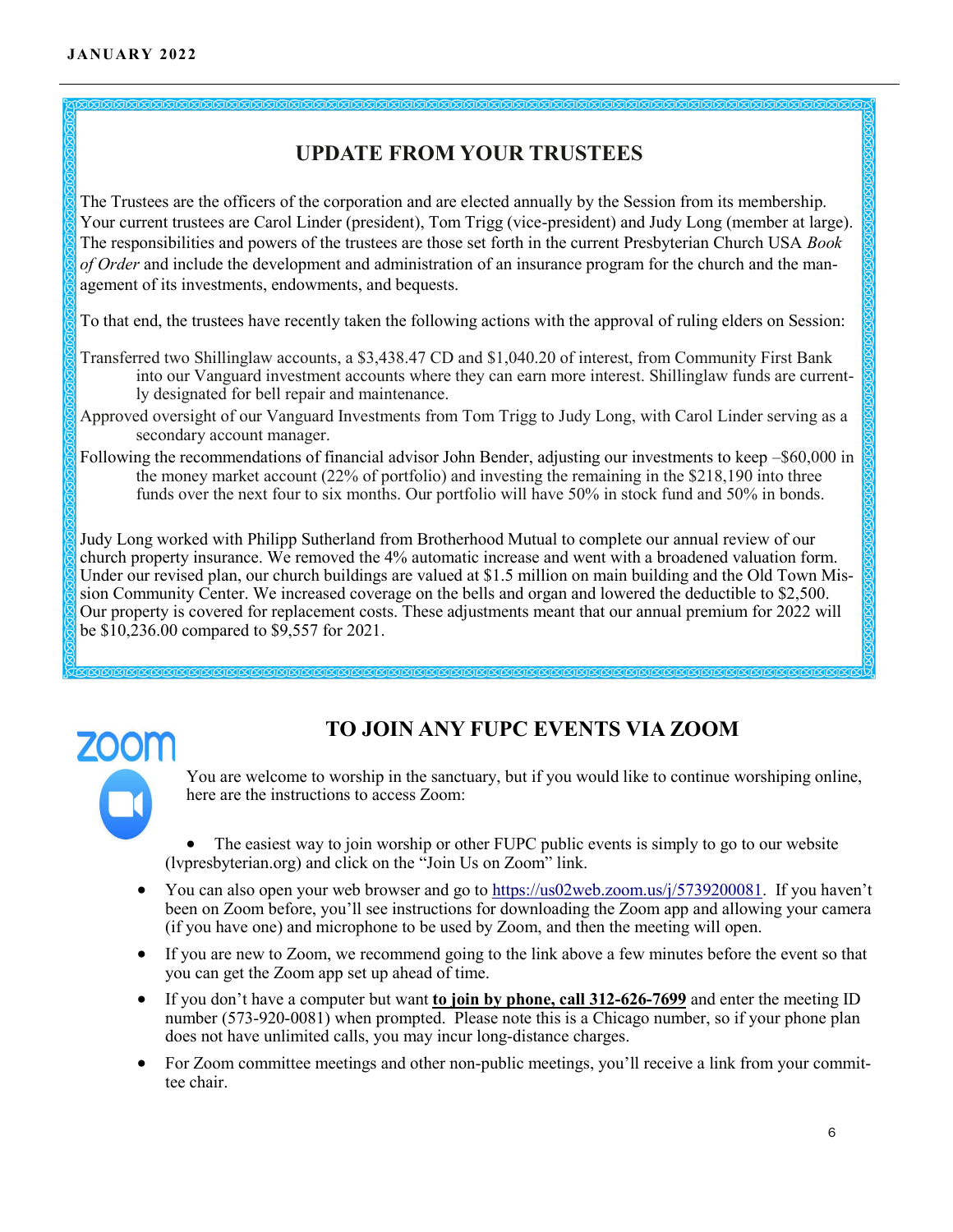#### **JANUARY 2022**



## **2021 Las Vegas CROP Hunger Walk Outcomes**

CROP Hunger Walk Las Vegas 2021 was another tremendous success thanks to so many of the FUPC family who gave generously. CHWLV2021 Treasurer Mary Schipper reported the method of donating broke down as follows:

| Cash and Checks Donations | \$4,098  |
|---------------------------|----------|
| Online Donations          | \$13,940 |
| <b>Total Donations</b>    | \$18,038 |

#### **Let's hear it for online giving!**

The \$18,038 total is \$4,000 more than last year and \$3,000 more than the \$15,000 goal the 2021 CROP Walk Planning Team set for ourselves. This means that \$4,509.50 (25%) comes back to Las Vegas to our local agencies: Comedor de San Pascual, the Las Vegas Community Soup Kitchen and The Samaritan House. Each will receive \$1,503.17.

#### **Group donations tallied as follows:**

| <b>Immaculate Conception</b>     | \$5940.62                                    |
|----------------------------------|----------------------------------------------|
| First United Presbyterian Church | \$3800.97                                    |
| Rotary Las Vegas                 | \$1955.00 (includes the \$350 from the club) |
| Pendaries Village                | \$1332.34 (beat their goal of \$1200)        |
| Noonday Kiwanis                  | $$1094.50$ (includes $$420$ from the club)   |
| United World College             | \$687.66                                     |
| Luna Community College           | \$205.40                                     |
| Miscellaneous                    | \$656.31                                     |

The Celebratory Walk on Saturday, Oct. 30 from The Samaritan House at 7th and Lincoln, to the Las Vegas Community Soup Kitchen at 8th and National, to Comedor de San Pascual on the Plaza allowed us into the physical space of our agencies. Directors April Valdez, Geri Padilla and Bonnie Bolton talked about what they do and how they do it. It was also an opportunity for the agencies to recruit volunteers, which they did because we had about 25 UWC students on the walk! Thanks to Bonnie Bolton at Comedor for prune pie, and to Mayor Trujillo, who dropped by to greet and thank all of us.

Thanks to the groups in Pendaries, at Luna Community College and the United World College, the Las Vegas Rotary Club and Samaritan House who created their own dates, times, and places to walk. It was so great to have so many walks CROP (I couldn't resist<sup>[2]</sup>) up this year. We hope to have more next year and add a business giving challenge!

We're very grateful for the Love's Community Fund grant of \$500, the Noonday Kiwanis Club donation of \$420, and the Las Vegas Rotary Club and Las Vegas Board of Realtors donations of \$350 each. We're also grateful for the very generous donation from Doyle and Pam Daves of \$750.

We thank everyone who helped achieve this success. It's all about taking care of each other and providing food for those who are hungry. We do it one step at a time. Thank you for your many steps!

Karyl Lyne Event Coordinator CROP Hunger Walk Las Vegas NM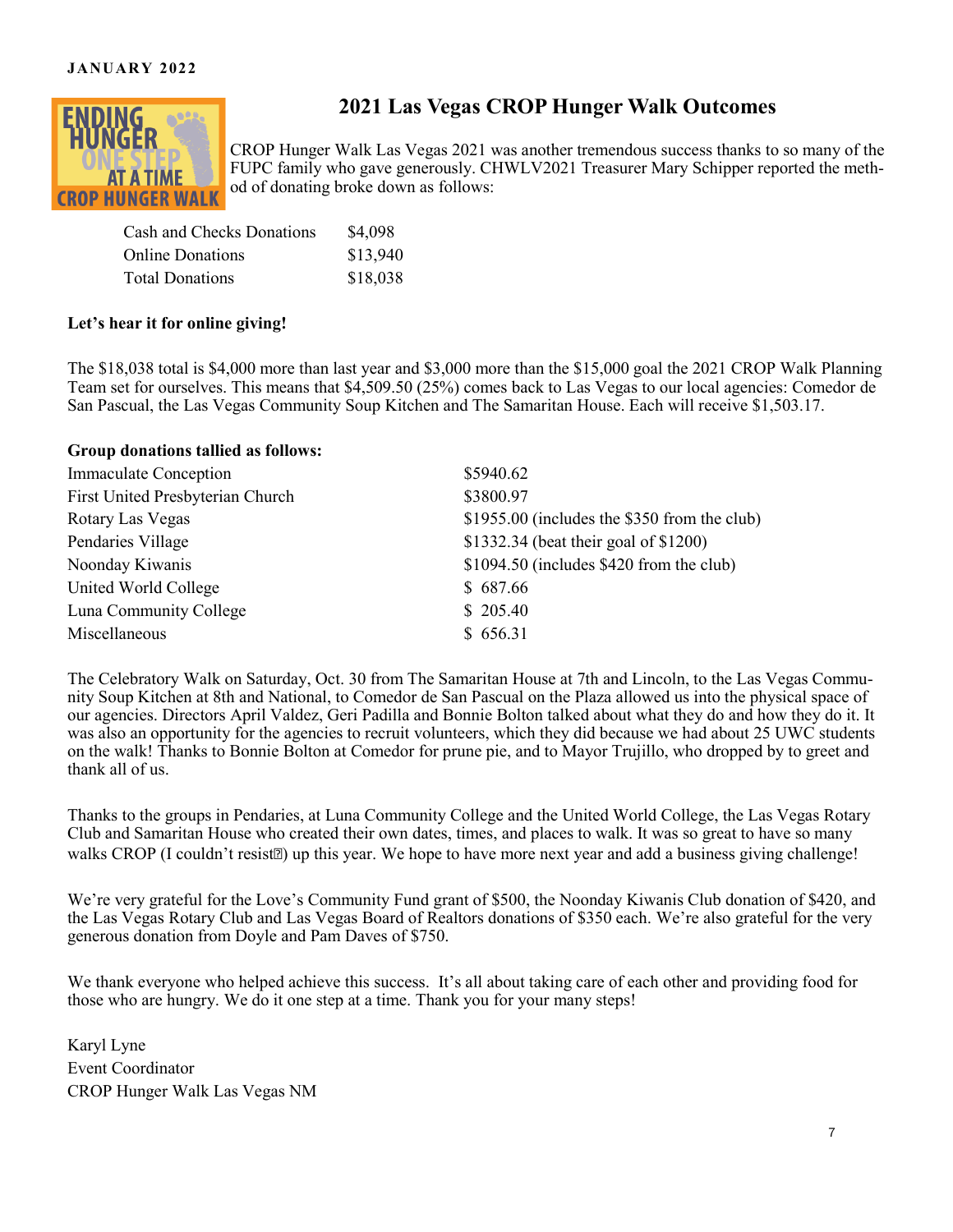

# UNDERSTANDING THE NEW 2022 CHART OF ACCOUNTS

When you look at the 2022 Budget in the Annual Report you will see that our numbering system and organization has changed reflecting a newly adopted Chart of Accounts. The Time, Treasure, and Talents (TTT, or TT&T committee) have also added some new abbreviations making it easier for our treasurer Denice Spicer and Office Manager Crystal Western Ford to keep track of income and expenses, including tracking of designated giving and pass-through donations (e.g., national offerings) by our congregation.

I want to give a huge shout out to Pam Abreu for taking the lead on this momentous task. Denice and I spent many evenings with Pam around my kitchen table working through the old and new numbering systems to make sure we have covered everything. We then met with committee members and chairs to find a system that will work for all of us.

The following tables will help you understand the 2022 budget. Please feel free to reach out to Pam, Denice, or myself if you have any questions.

| CODES FOR FIRST POSITION OF ACCOUNT NUMBERS |
|---------------------------------------------|
| 1.XX.XXX - ASSETS                           |
| 2.XX.XXX - LIABILITIES                      |
| 3.XX.XXX - FUND BALANCES                    |
| 4.XX.XXX - INCOME                           |
| 5.XX.XXX - EXPENSE                          |
|                                             |

| CODES FOR SECOND POSITION OF ACCOUNT NUMBERS |                                                       |  |
|----------------------------------------------|-------------------------------------------------------|--|
| X.00.XXX                                     | General                                               |  |
| X.10.XXX                                     | Personnel                                             |  |
| X.20.XXX                                     | <b>Physical Plant</b>                                 |  |
| X.21.XXX                                     | 1000 Douglas                                          |  |
| X.22.XXX                                     | Old Town Mission Community Center (OTM)               |  |
| X.23.XXX                                     | Comm: Building & Grounds (B & G)                      |  |
| X.30.XXX                                     | Session                                               |  |
| X.40.XXX                                     | Comm: Worship and Music (WAM)                         |  |
| X.50.XXX                                     | <b>Mission</b>                                        |  |
| X.51.XXX                                     | Comm: Mission and Peacemaking (M & P)                 |  |
| X.52.XXX                                     | Comm: Mustard Seed                                    |  |
| X.53.XXX                                     | Comm: Joint Operating Team (JOT)                      |  |
| X.54.XXX                                     | Comm: Living in Faith Together (LIFT Campus Ministry) |  |
| X.60.XXX                                     | <b>Other Committees</b>                               |  |
| X.61.XXX                                     | Comm: Columbarium/Cemetery                            |  |
| X.63.XXX                                     | Comm: Community Life                                  |  |
| X.65.XXX                                     | Comm: Education                                       |  |
| X.67.XXX                                     | Comm: Time, Talents, and Treasure (TTT, or TT&T)      |  |
| X.70.XXX                                     | Deacons                                               |  |
| X.80.XXX                                     | Available for future accounts                         |  |
|                                              |                                                       |  |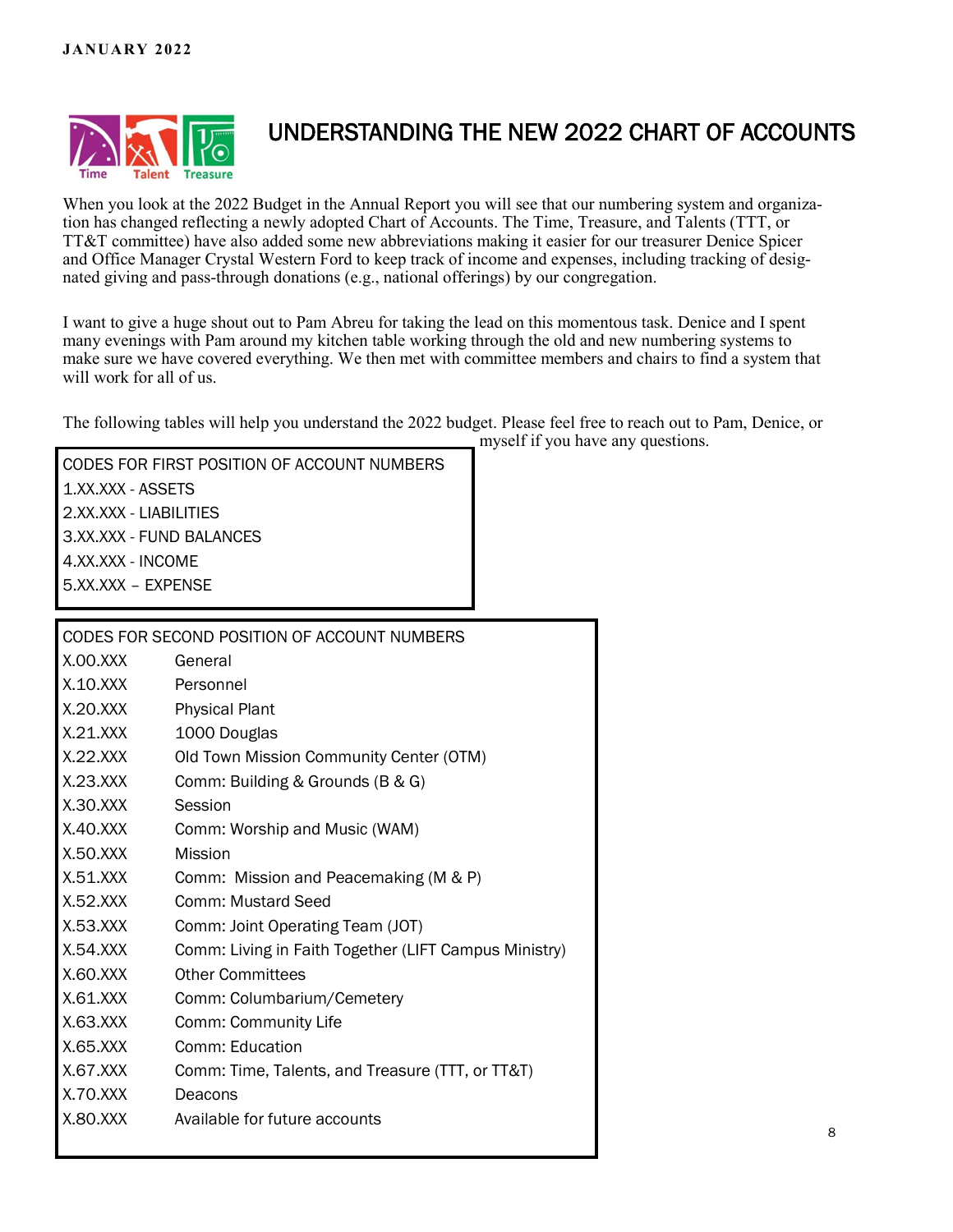#### **JANUARY 2022**

#### EXAMPLE CODES FOR THIRD POSITION OF ACCOUNT NUMBERS

- 3.00.101 General Fund (cash or near cash)
- 3.30.105 Bequests and Memorials (invested cash or near cash)
- 3.00.231 Presby Fnd Bunch Endowment (Presbyterian Foundation)
- 3.52.555 DD: Mustard Seed (designated donation fund)
- 4.52.555 INC DD: Mustard Seed (income designated donation)
- 5.52.555 EXP DD: Mustard Seed (expense designated donation)
- 3.23.411 FUND Accrual: 1000 Douglas Major Repair (budgeted)
- 4.23.411 FUND INC: 1000 Douglas Major Repair (fund income)
- 5.23.411 FUND EXP: 1000 Douglas Major Repair (fund expense)
- 5.21.712 EXP: Utilities: 1000 Douglas City (budgeted expense)
- 5.21.722 EXP: Utilities: OTM City (budgeted expense)

#### KEY TO ABBREVIATIONS AND DEFINITIONS

- 1000 Douglas Sanctuary, offices, chapel, commercial kitchen, little and big libraries, Perea Hall, east wing and upstairs meeting rooms
- Accrual Fund Budgeted money set aside to pay for projects in future years (e.g., church retreat, pastor renewal, major repairs)
- A/V Audio/Visual (for hybrid worship in person and on Zoom)
- B & G Buildings & Grounds Committee (taking of our physical plant)
- CRE Commissioned Ruling Elder (ordained and educated member able to provide many pastoral duties)
- DD Designated Donation, will roll over from year to year until spent.
- Deacons Ordained members who minister to those who are in need, to the sick, to the friendless, and to any who may be in distress both within and beyond the community of faith
- EXCH ACCT Exchange Account (used for pass through and short-term designated donations)
- EXP Expenses
- FFE Furniture, Fixtures, & Equipment
- FICA Federal Insurance Contributions Act (Federal Payroll tax)
- FUPC First United Presbyterian Church of Las Vegas, NM
- FUND Account whose monies will roll over from year to year
- INC Income
- INS Insurance
- INT Interest
- JOT Joint Operating Team (Old Town Mission leadership team comprised of FUPC, United World College, and community members)
- LIFT Living in Faith Together (Campus Ministry)
- M & P Mission and Peacemaking Committee
- OTM Old Town Mission Community Center at 1403 Chavez
- PT Pass Through Giving
- Presby Fnd Presbyterian Foundation Endowment Funds
- Session **Ordained members who serve as ruling elders functioning as a Council of the Church and Ex**pression of Unity & Mutuality attending to the Holy Spirit
- TTT Time, Talents, & Treasure Committee (also TT&T)
- WAM Worship and Music Committee